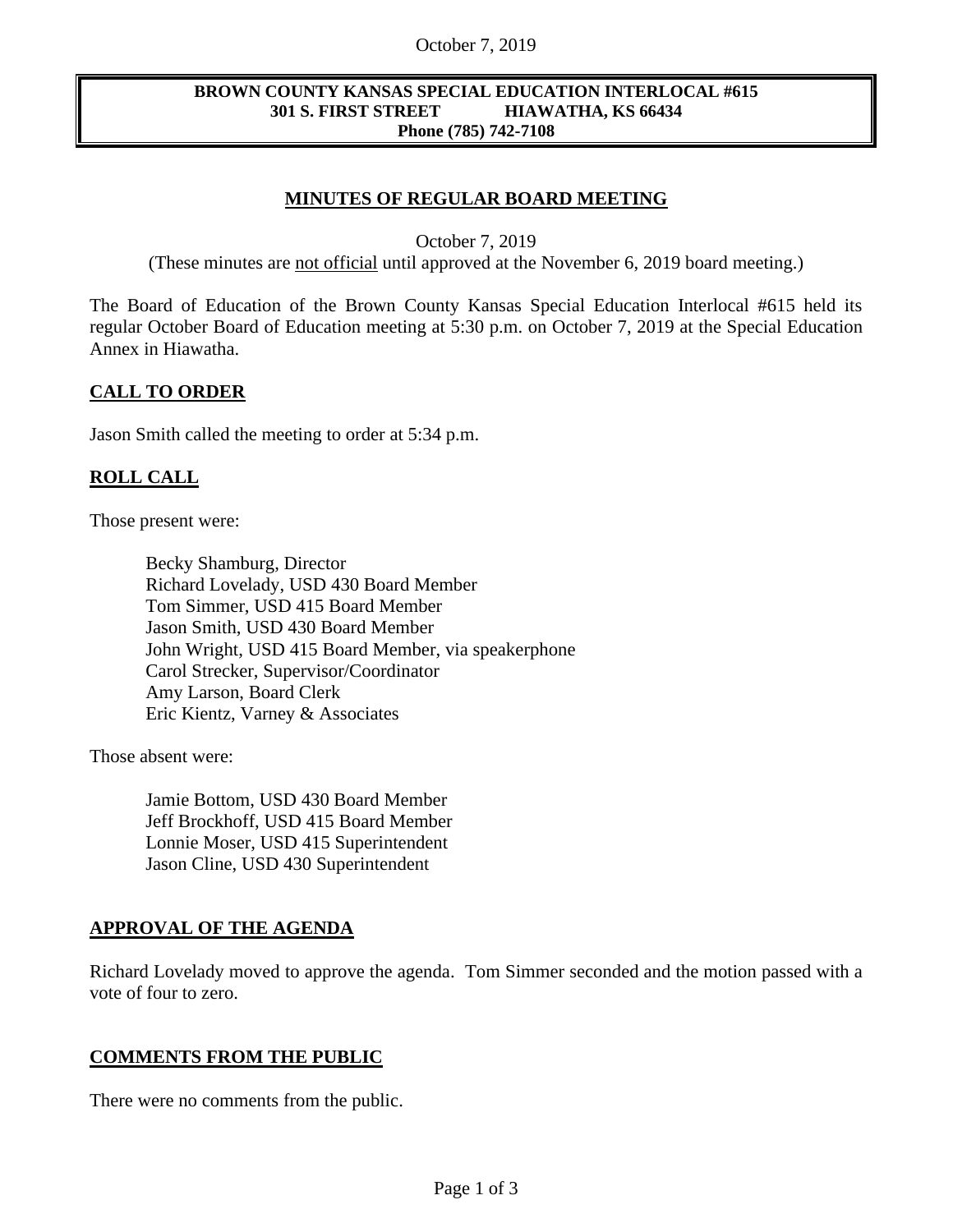## **COMMENTS FROM THE PRESIDENT**

There were no comments from the President.

## **APPROVAL OF THE CONSENT AGENDA**

Tom Simmer moved to approve the consent agenda with addition of hiring Ariana Reeder as a para and accept the resignation of para Tarynne Poe. Tom Simmer seconded and the motion passed with a vote of four to zero. Included in the consent agenda were:

- 1. Approval of the minutes of the September 4, 2019 regular board meeting.
- 2. Approval of the Bills for the Month of October 2019.
- 3. Accept the treasurer's report for the month of October 2019.
- 4. Hire Debra Ellis, KeKoa Fujimori, Jamie Bratcher, and Ariana Reeder as paras.
- 5. Accept the resignation of paras Casey Vaught, Heather Blanton, and Tarynne Poe.

# **FINANCIAL AUDIT REPORT – VARNEY AND ASSOCIATES**

Eric Kientz of Varney & Associates presented the 2018-2019 financial audit. The Interlocal received an unqualified opinion, the highest opinion of Varney & Associates.

## **APPROVAL OF FINANCIAL AUDIT REPORT FOR 2018-2019**

Tom Simmer moved to approve the financial audit report for 2018-2019. Richard Lovelady seconded and the motion passed with a vote of four to zero.

Eric Kientz left the meeting at 5:50 pm.

### **MEDICAID AUDIT**

Director Shamburg stated that the SLPs, Amy Larson, Lisa Pierce and herself met for several hours on October 7, 2019 to work on the rebuttal to the Medicaid audit. After the rebuttal, the Interlocal will receive two more chances to appeal the results. The company in charge of the Medicaid audit informed Director Shamburg that they will not give examples of what documentation will be sufficient for the audit. There was discussion that followed.

### **EXECUTIVE SESSION TO DISCUSS NON-ELECTED PERSONNEL**

At 5:57 pm, Richard Lovelady moved to go into executive session for 5 minutes to discuss negotiable items as allowed for employer-employee negotiations under KOMA, to discuss employees per nonelected personnel exemption under KOMA, and to discuss confidential student personnel relating to actions adversely or favorably affecting a student under KOMA and reconvene at 6:02 pm. Tom Simmer seconded and the motion passed with a vote of four to zero. The executive session was necessary to ensure a fair and equitable contract and protect the privacy of those individuals discussed. Those present for the executive session were Becky Shamburg, Carol Strecker, Richard Lovelady, Tom Simmer, Jason Smith, and John Wright. At 6:02 pm, Richard Lovelady moved to go into and